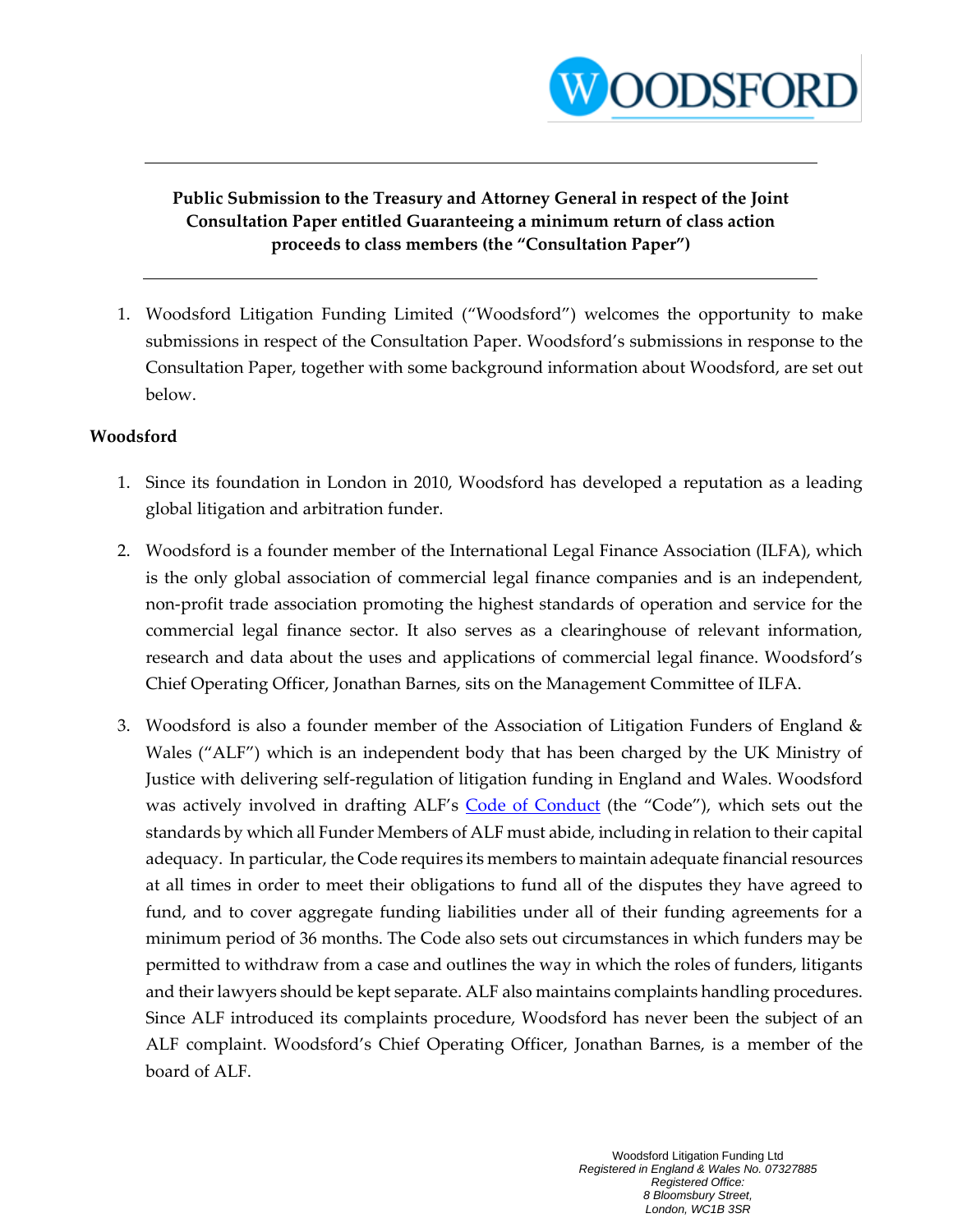- 4. Woodsford Australia Limited, a wholly-owned Australian subsidiary of Woodsford, has recently obtained an Australian Financial Services Licence, issued by ASIC, authorising it to operate litigation funding schemes as managed investment schemes in its capacity as a Responsible Entity.
- 5. Woodsford has staff in the UK, the United States, Australia, Israel and Singapore. Woodsford has funded and continues to fund class actions in Australia, the United Kingdom, and the Netherlands as well as numerous other types of disputes globally. Woodsford also supports the [Public Interest Advocacy Centre](https://www.piac.asn.au/) in Australia as part of its worldwide commitment to promoting access to justice for those that lack the means to achieve it.
- 6. Woodsford's <u>[executive team](https://woodsfordlitigationfunding.com/about-woodsford/meet-the-team/)</u> blends extensive business experience with legal expertise, and includes lawyers admitted to practise in England & Wales, Australia, the United States, Canada, Ireland, Israel and Singapore, and accountants admitted into the Chartered Institute of Management Accountants and the Institute of Chartered Accountants of England & Wales.
- 7. Woodsford's Chief Executive Officer, Steven Friel, is a solicitor and formerly partner at two major international law firms. Steven has been recognised by every annual edition of the *Legal 500* published in the last eight years. For commercial litigation work, he is praised as having *"the sort of knowledge that one only gets with years of accumulated experience in heavy or complex litigation"* and a *"strong commercial grip on the relevant legal provisions and financial aspects of cases."* For his work in international arbitration, the *Legal 500* ranked Steven as *"outstanding".* Woodsford's Chief Investment Officer for the EMEA and APAC regions, which covers Woodsford's operations in Australia, Charlie Morris, is a senior lawyer formerly of leading UK disputes boutique law firm Enyo Law and international law firm Addleshaw Goddard. Charlie is a ranked individual in Chambers & Partners directory for litigation funding and praised as "*extremely knowledgeable in financial services matters, possibly more so than the lawyers who run the*  cases". Steven Friel, Jonathan Barnes and Charlie Morris have all been recognised in the [top 100](https://www.lawdragon.com/guides/2021-06-23-2021-lawdragon-global-leaders-in-legal-finance) leaders in legal finance of 2021, together with three other Woodsford employees.
- 8. Woodsford has an Investment Advisory Panel ("IAP") that brings together senior figures from the world of both litigation and international arbitration, with direct experience spanning many areas of law. Our IAP includes Michael Barker, a former Judge of the Federal Court of Australia, Shira A. Scheindlin, a former United States District Court Judge and several former senior partners of major international law firms.
- 9. Our in-house team of legal specialists reviews many hundreds of cases every year coming from all parts of the globe, including Australia.

#### **Woodsford's Submissions in respect of the Consultation Paper**

10. Our submissions address the questions raised in the Consultation Paper.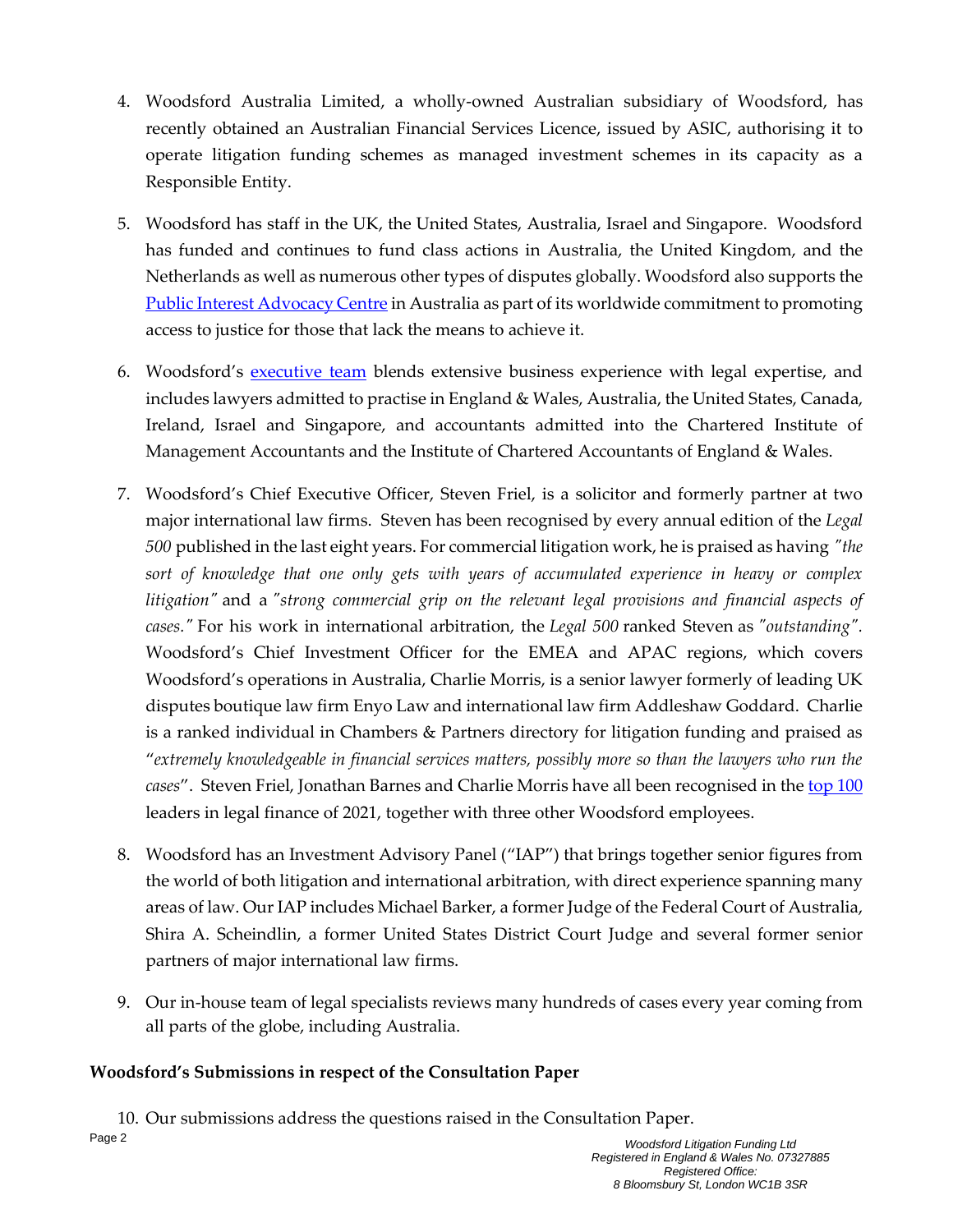- 11. As a general point, we respectfully submit that the premise of the Consultation Paper and the questions posed therein, are flawed. The Consultation Paper seeks to identify "*the best way to guarantee a statutory minimum return of gross proceeds of a class action to class members*". This assumes that imposing a statutory minimum is the best way to ensure class members receive certain amounts of gross proceeds in class actions. For the reasons that follow, imposing a statutory minimum will not necessarily have the effect of ensuring class members receive larger amounts from gross proceeds in class actions than they otherwise would, but it will have the effect of ensuring class members with smaller, meritorious claims receive **no** compensation, in circumstances where they would have received compensation, absent the statutory minimum. That is because imposing a statutory minimum will have the consequence that only larger class actions will be considered economically viable by those that fund them, including Woodsford. If class actions that claim a lower, but still substantial, amount (say, A\$75 million or less) are not funded by third party funders, as they are considered to be economically unviable because of the statutory minimum, those class actions will not be pursued at all. This will leave class members who have smaller claims without any recourse notwithstanding that they may have been the victims of serious wrongdoing. By the same token, the wrongdoers that would otherwise be the defendants to those class actions will not be held to account. This will seriously fetter access to justice in Australia and harm, rather than help, Australian class members who seek to benefit from class actions. Imposing a statutory minimum to group members would, in our submission, achieve exactly the opposite of what we understand to be the intended aim: instead of increasing returns to group members, it would likely mean they often get nothing instead.
- 12. As a basis for supporting the imposition of a statutory minimum return to class members, the PJC Report, states that there exists "*systemic and inappropriate skewing of the proceeds of a successful class action in favour of litigation funders at the expense of class members*" and that litigation funders appear to be making windfall profits from Australia's class action system at the expense of class members. In support of this assertion, the PJC cited analysis in the ALRC report *Integrity, Fairness and Efficiency – An Inquiry into Class Action Proceedings and Third-Party Litigation Funders*  (December 2018) that when litigation funders were involved in a class action, the median return to plaintiffs was 51 per cent, compared to 85 per cent when a funder was not involved.
- 13. As noted in the Minority Report by Labor Members incorporated in the final version of the PJC Report (Minority Report):

*"on no reasonable view does it follow that, because median returns to class members are lower when a funder is involved, funders are obtaining windfall profits at the expense of class members. As the Liberal members acknowledge elsewhere in their report, 'in many instances, a class action could not proceed in Australia without a litigation funder'. So if you take the litigation funder out of the equation, that does not necessarily mean higher returns for plaintiffs*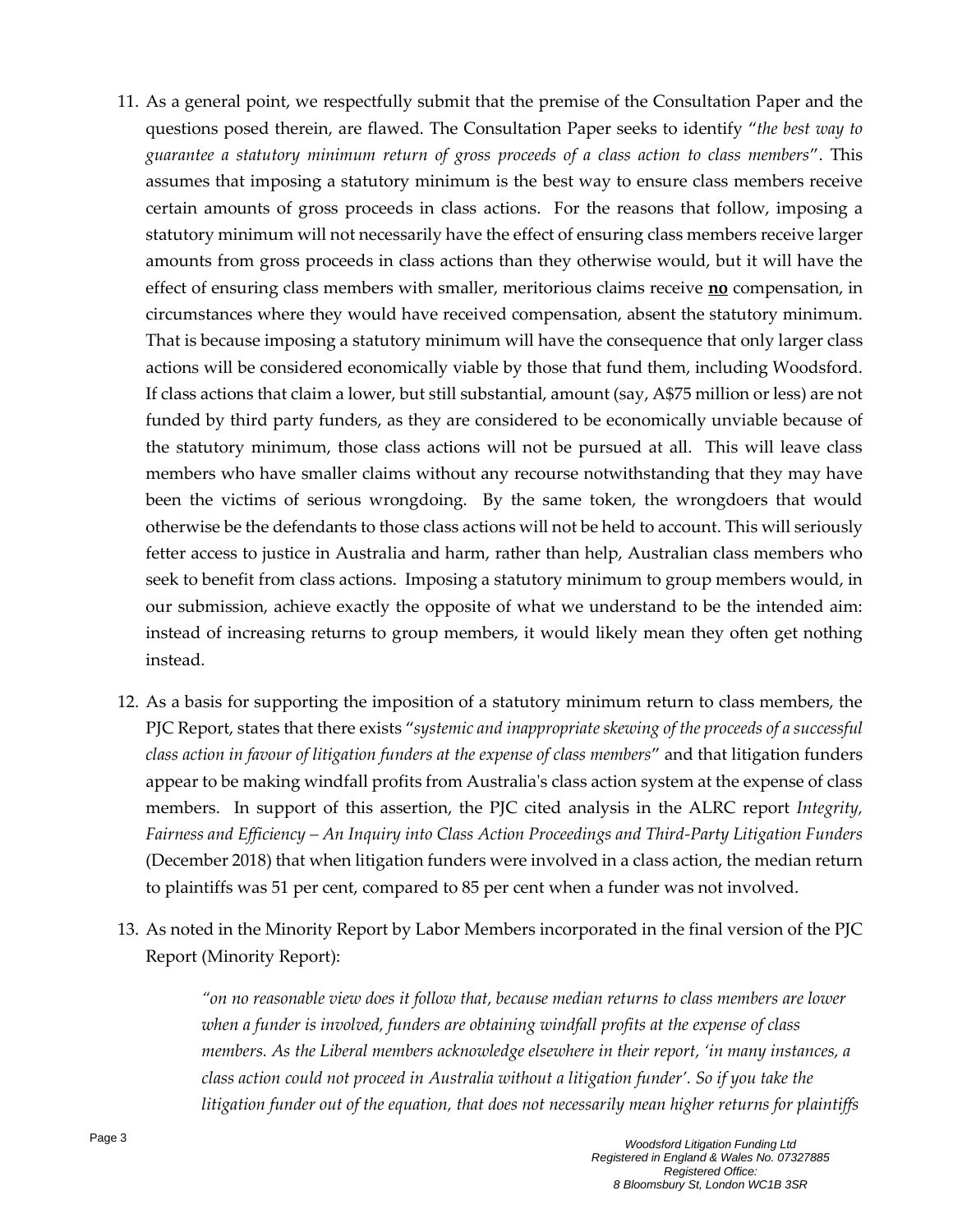*– in many cases it means no returns for plaintiffs because many class actions would not proceed at all."<sup>1</sup>*

14. Often where a litigation funder receives 51 per cent or more of the funds available from any settlement it is not because they have made a "windfall" profit but because the legal costs of the litigation were proportionately high relative to a modest settlement amount. This point is ignored in the PJC Report.

#### *What is the best way to guarantee a statutory minimum return of the gross proceeds of a class action (including settlements)?*

- 15. As mentioned above, the premise of the question is flawed in that it assumes that some form of statutory minimum return to group members in class actions is necessary or beneficial for group members. It is not. Currently, Courts overseeing class actions are well equipped to determine whether returns to class members in class actions are fair and reasonable when approving a settlement. If a settlement, and the proposed distribution of a settlement sum, is not considered fair and reasonable by the Court, it would not be approved. This is the best possible safeguard to ensure that all parties, including group members and funders receive what is fair and reasonable in all of the circumstances, as assessed by an independent member of the judiciary who ordinarily has vast experience of such matters.
- 16. It is important to note in response to this question that the report of the Parliamentary Joint Committee on Corporations and Financial Services, *Litigation funding and the regulation of the class action industry* ("PJC Report"), and the subsequent Consultation Paper, follow two reports into litigation funding and class actions in Australia, namely the Australian Law Reform Commission report *Integrity, Fairness and Efficiency – An Inquiry into Class Action Proceedings and Third-Party Litigation Funders* (December 2018) ("ALRC Report") and the Victorian Law Reform Commission report *Access to Justice—Litigation Funding and Group Proceedings* (March 2018) ("VLRC Report"). Neither the ALRC Report, nor the VLRC Report recommended a form of statutory minimum be imposed in relation to returns to class members in class actions. The VLRC noted that Court determination of the percentage fee meant that statutory caps were unnecessary and that allowing Courts to exercise discretion on the issue of what is an appropriate percentage means that the imposition of inflexible parameters could be avoided.<sup>2</sup>
- 17. In Australia, a body of jurisprudence has developed, in relation to the appropriateness of funding commissions and returns to class members in class actions. Pursuant to s33V of the FCA a representative proceeding may not be settled or discontinued without the approval of the

<sup>1</sup> Parliamentary Joint Committee on Corporations and Financial Services, *Litigation funding and the regulation of the class action industry* (December 2020), p 369.

<sup>2</sup> Victorian Law Reform Commission, *Access to Justice—Litigation Funding and Group Proceedings* (March 2018),  $[3.88]$ ,  $[5.80] - [5.85]$ .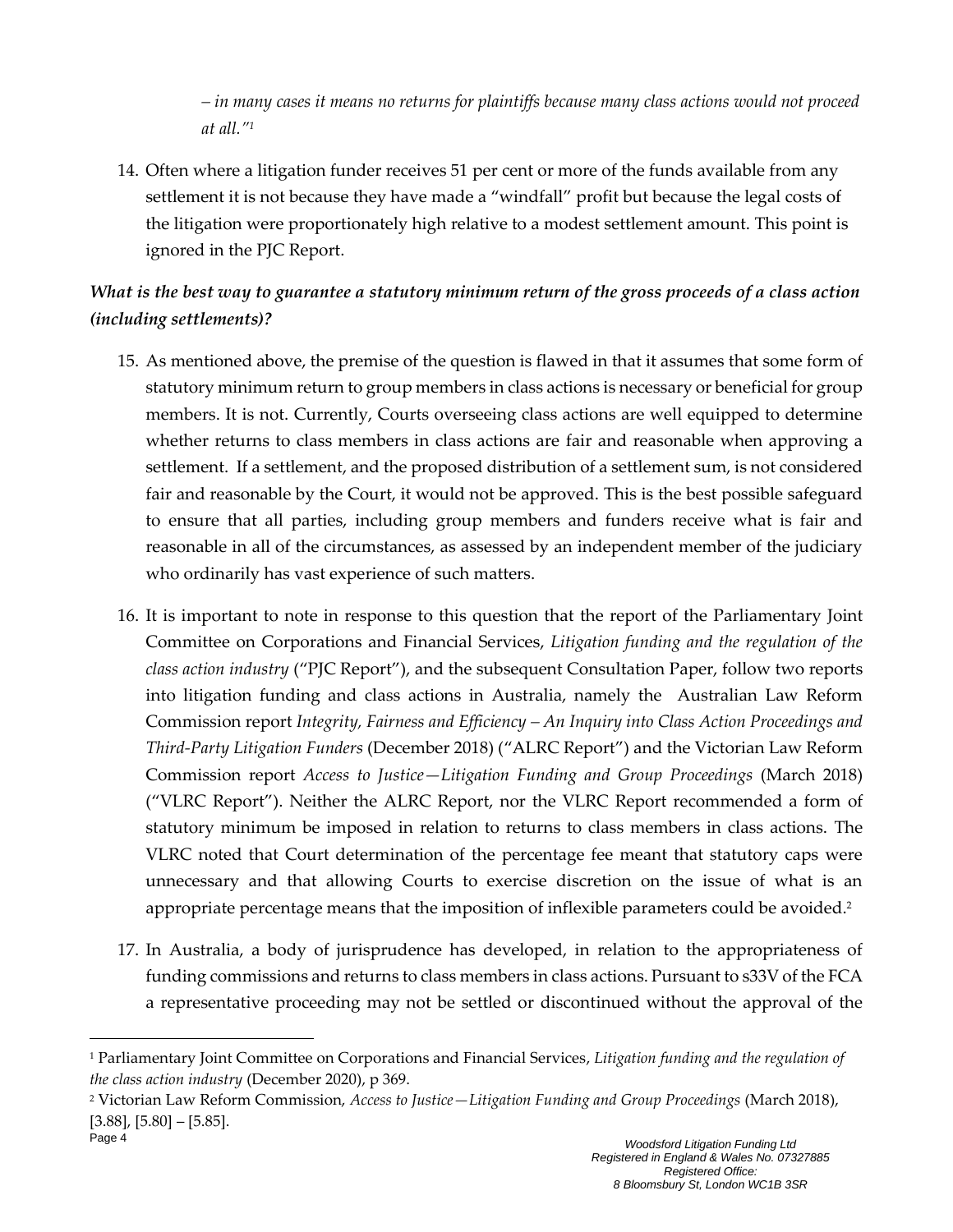Court. The body of law in Australia in relation to class action settlement approvals shows that the assessment of whether returns to class members are reasonable is a complex exercise, and there is no "one-size-fits-all" approach. Courts in Australia assess whether the costs to be deducted from a settlement (including the funder's commission) are reasonable in light of a number of factors including the size of the settlement, complexity of a matter, the significant risk the claim will be unsuccessful resulting in loss of investment, the risk the claim will not result in recovery (in the event the defendant's solvency is questionable), the length of the proceedings, the amount of money contributed by the funder to advance the action, and how many group members are impacted by the decision. An assessment of these different factors on a case-by-case basis has resulted in Australian courts approving a wide range of relative percentage returns to class members on the basis that those returns are reasonable. As such, neither the commissions a funder is entitled to receive, nor the percentage of gross proceeds that should be made available to class members, are things that should be (or are suitable to be) the subject of express statutory limits.

18. We submit that the Australian Courts continue to be best-able and best-placed to assess the reasonableness of litigation funding commissions and protect the interests of class members in class actions. As the Full Federal Court explained in *Australian Securities and Investments Commission v Richards*:

> "*the role of the court [in a settlement approval application] is important and onerous. It is protective. It assumes a role akin to that of a guardian, not unlike the role a court assumes when approving infant compromises.*" 3

As such, the Court already provides sufficient protection of the interests of class members in determining the reasonableness of the returns they are entitled to receive out of settlements or awards.

19. Further, statutory intervention in the form of imposing a minimum return to class members risks having a seriously deleterious impact on access to justice in Australia. Often, in the absence of litigation funding, claimants and group members in class actions would not have the means to pursue their claim and would receive nothing, with the defendant wrongdoer suffering no financial consequences. Litigation funding is required to ensure that victims have access to justice and equality of arms against far better resourced opponents and to provide an effective form of private regulation of large corporations and other defendants. Accordingly, it should be kept in mind, when considering the net return that group members receive from a class action, that absent the litigation funding required to bring the class action, group members would have received nothing. It is preferable for a class action to be advanced and for class members to receive something than for a class action not to be advanced and for class

Page 5 *Woodsford Litigation Funding Ltd* 3 [2013] FCAFC 89 [8].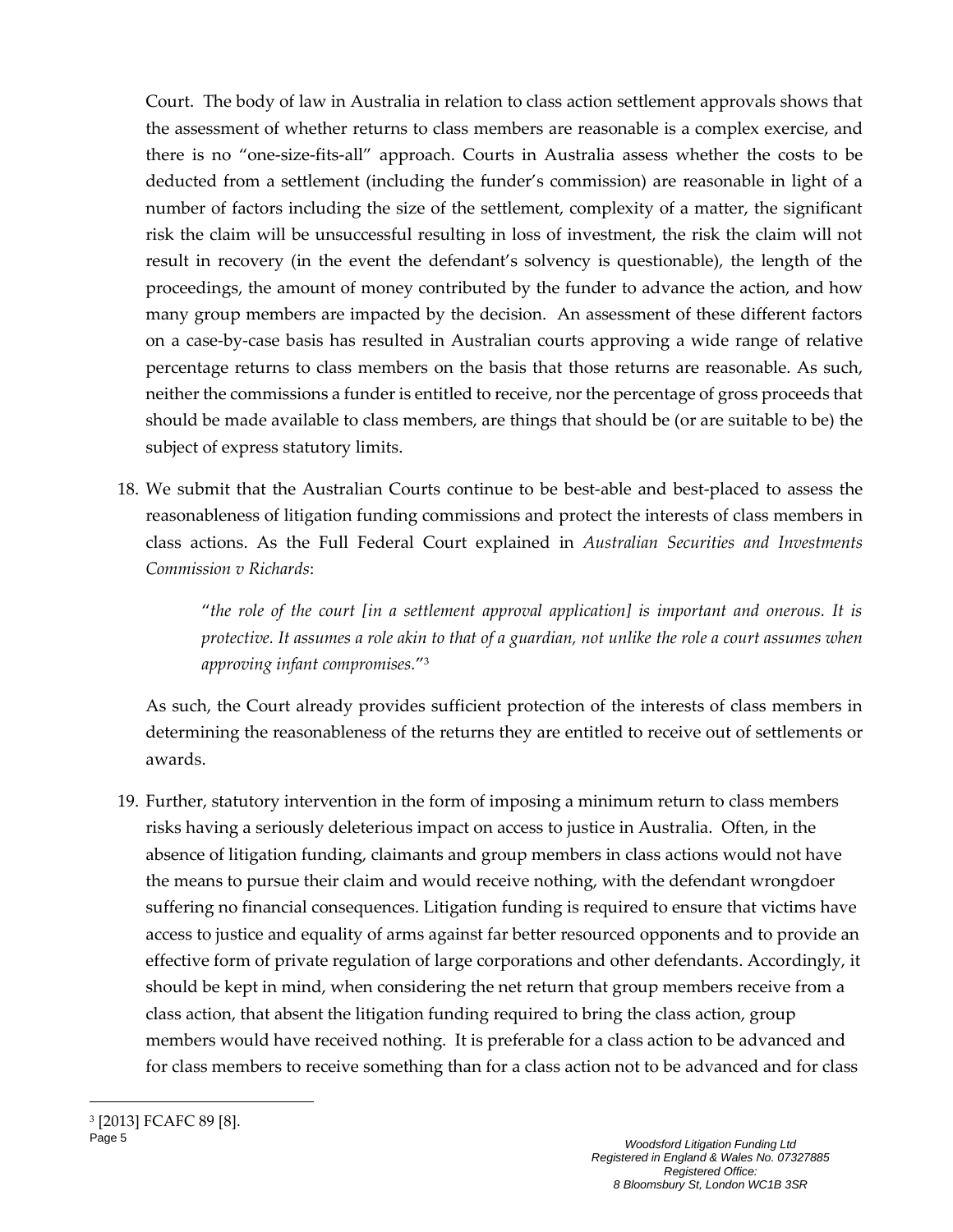members to receive nothing. As such, the starting position, when considering the net return that class members receive from a class action, should therefore be that absent the class action, and absent the litigation funding required to bring that class action, group members may have received nothing.

20. In submissions made to the VLRC which were later cited in the VLRC Report, Maurice Blackburn commented that it is almost impossible to secure litigation funding for a class action involving claims of less than \$30 million. 4 In the event that inflexible legislation is implemented stipulating a certain percentage of any settlement or award must be received by class members, as proposed by the PJC Report, we submit that this claim value will increase, and it will become very difficult for claimants to obtain funding for class actions with claim values less than a number much higher than \$30 million.

## *How would the suggested mechanism interact with the class action system (including court processes) and the litigation funding regime?*

21. As mentioned in our response to the question directly above, the implementation of any statutory mechanism is unnecessary and inappropriate and it is our view that any mechanism would only serve to fetter the Court's discretion in assessing, on a case-by-case basis, what return to class members is reasonable.

# *Is a minimum gross return of 70 per cent to class members the most appropriate floor for any statutory minimum return? If not, what would be the appropriate minimum and its impact on stakeholders, the class action system and the litigation funding industry?*

- 22. For a variety of reasons, setting a floor for a statutory minimum is inappropriate. As stated above, the approval of the costs of litigation by a Court pursuant to s33V of the FCA and analogous State legislation is an evaluative process. Imposing a flat, 70 percent floor fails to recognise that different claims have different risk profiles and complexities, and also fails to recognise that many of the costs incurred in a class action in order to achieve a settlement or award, which often run into many millions of dollars, are out of a litigation funder's control.
- 23. It should be noted in response to this question that Recommendation 20 in the PJC report asks "*whether a minimum gross return of 70 per cent to class members, as endorsed by some class action law firms and litigation funders, is the most appropriate floor"* **[our emphasis]**. Thus, the questions posed by the Consultation Paper is said to be based on the "endorsement" of a 70 percent return to class members made by some class action law firms and litigation funders. The PJC Report does not reference this endorsement, and it is unclear where the figure of 70 per cent has come from. As the Minority Report points out, to their knowledge, *"no law firm or funder has proposed a 70 per cent 'floor'. Rather, in the spirit of compromise, at least one law firm has*

Page 6 *Woodsford Litigation Funding Ltd* 4Victorian Law Reform Commission, above n 2, [2.49].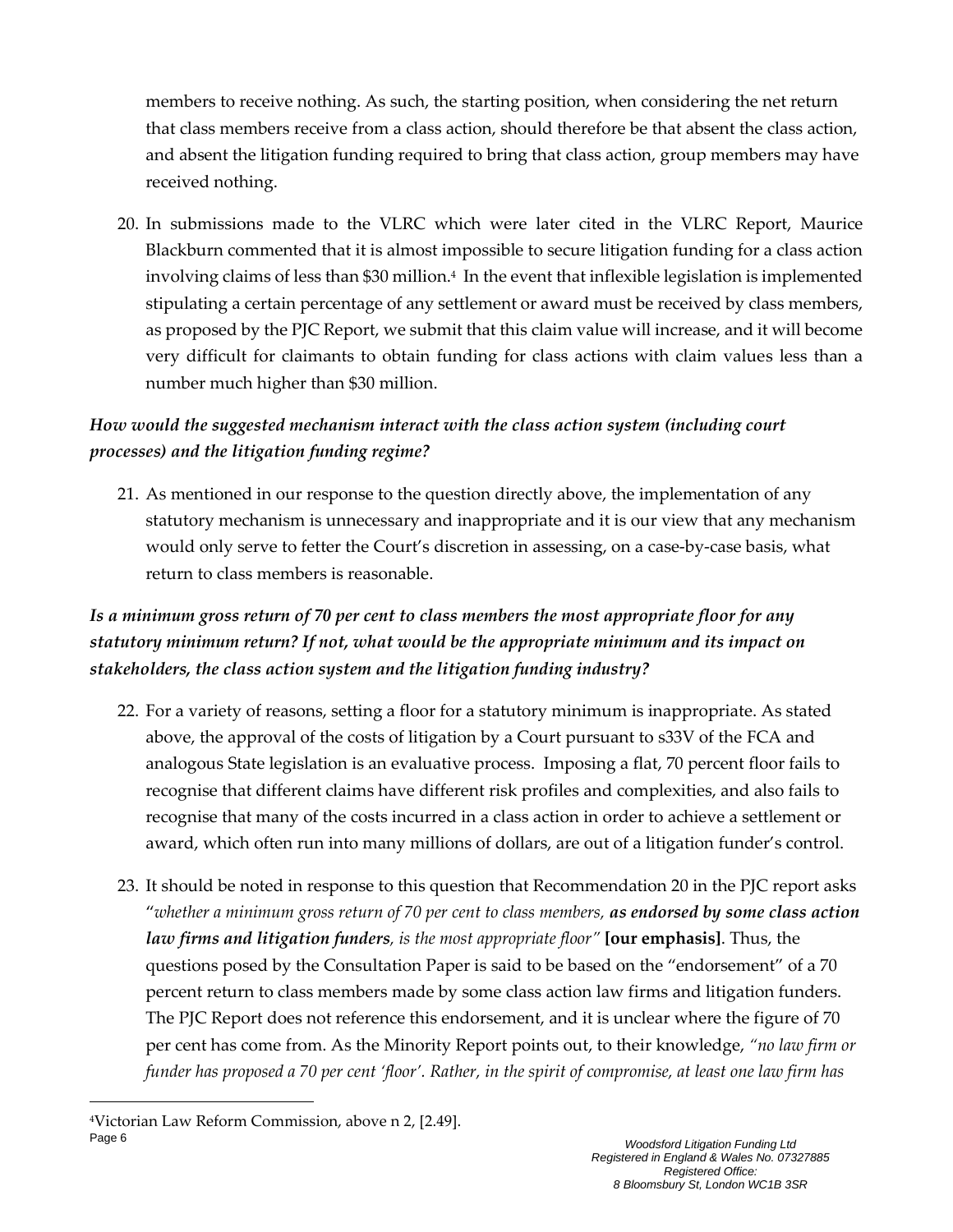*proposed amendments to the Corporations Amendment (Litigation Funding) Regulations 2020 so that a litigation funder that guarantees a 70 per cent minimum return to plaintiffs would not have to comply with the managed investment scheme rules."<sup>5</sup>*

- 24. The PJC Report acknowledges that, "*litigation funders ought to be reimbursed for the costs incurred and make a profit which is reasonable and proportionate to the risk undertaken*." This comment, when considered together with a proposal to implement a 70 per cent statutory minimum return to class members, becomes problematic for two reasons.
- 25. First, the impact of setting a statutory minimum will mean that in many circumstances, litigation funders do not even receive reimbursement for the legal costs of the applicants, which they have paid. Take the following hypothetical example of a class action that runs for 5 years, with the Defendant making interlocutory applications at every stage of the proceedings. It ends up costing the lead applicant \$10m in legal fees and disbursements (all of which are funded) and results in a settlement of \$30m where the best-case outcome if the applicant went to trial would have been \$60m. If the statutory minimum to class members was imposed at 70 per cent, this would result in the class members receiving \$21m and the litigation funder, who had spent \$10m funding the claim, recovering only \$9m of those costs (i.e. a loss of \$1m). Although the more likely scenario will be that the class action was never commenced in the first place, as the statutory minimum would mean it was not economically viable to proceed with funding, and so class members would have received nothing. In either scenario, the outcome could not be considered fair and reasonable, as the party that had assumed the vast majority of the risk – the funder – makes a loss while group members would receive a significant windfall having incurred no cost or risk.
- 26. The second reason why the statement that a litigation funder's return should be proportionate and reasonable to the risk undertaken is problematic is because the risks a litigation funder takes cannot be viewed in isolation in respect of any one class action. That is, a litigation funder's risks need to be viewed across the entire portfolio of claims it agrees to fund. Higher returns in some class actions than others, acknowledge that litigation funders agree to fund cases that do not result in any recoveries for a variety of reasons, including because the claim is unsuccessful, or the defendant is unable to pay an award or settlement due to insolvency. The litigation funder takes all the risk in a class action, and the class members assume no risk. A litigation funder is at significant risk that they will be left substantially out of pocket in relation to each of the class actions they fund. If a litigation funder is not able to offset the risks of one class action against another in its portfolio, complex or difficult (but meritorious) class actions will not be pursued, to the detriment of class members.

Page 7 *Woodsford Litigation Funding Ltd* <sup>5</sup> Parliamentary Joint Committee on Corporations and Financial Services, above n 1, p 368.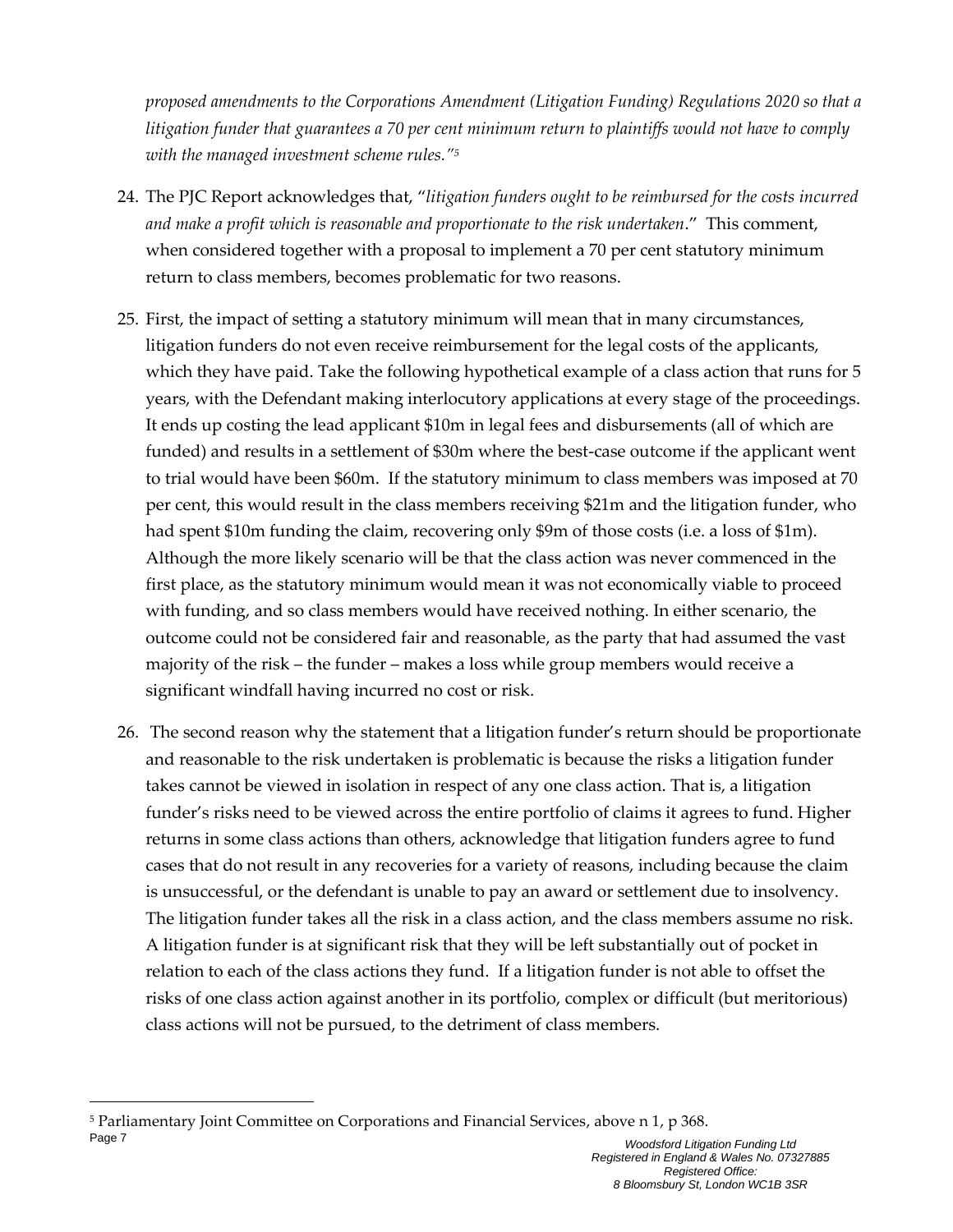*Is a graduated approach taking into consideration the risk, complexity, length and likely proceeds of the case appropriate to ensure even higher returns are guaranteed for class members in more straightforward cases?*

- 27. The evaluative process that Courts undertake when considering a settlement approval under s33V of the FCA and analogous State legislation shows that a graduated approach as set by statute, would be unworkable. In any event, the Court already undertakes a process of considering the risks and complexity of a litigation in deciding on settlement approval applications and has the necessary statutory powers to perform this function appropriately.
- 28. As stated by Moshinsky J in *Camilleri v The Trust Company (Nominees) Ltd* in deciding whether to approve a settlement "*the central question for the Court is whether the proposed settlement is fair and reasonable in the interests of the group members considered as a whole." <sup>6</sup>* Part of the process of evaluating whether a settlement is fair and reasonable, is a consideration of the risks associated with the claim. As the Federal Court of Australia's Class Actions Practice Note (GPN-CA) details, the material that may be needed to persuade the Court that the proposed settlement is fair and reasonable and in the interests of class members will usually be required to address, at least:
	- *a.* the complexity and likely duration of the litigation;
	- *b.* the reaction of the class to the settlement;
	- *c.* the stage of the proceedings;
	- *d.* the risks of establishing liability;
	- *e.* the risks of establishing loss or damage;
	- *f.* the risks of maintaining a class action;
	- *g.* the ability of the respondent to withstand a greater judgment;
	- *h.* the range of reasonableness of the settlement in light of the best recovery; the range of reasonableness of the settlement in light of all the attendant risks of litigation;
	- *i.* the terms of any advice received from counsel and/or from any independent expert in relation to the issues which arise in the proceeding.<sup>7</sup>
- 29. In the ALRC Report, the Commission noted in relation to the application of s33V by the Court, that it considered that *"legislative reform is unnecessary as extensive jurisprudence exists which*

<sup>6</sup> [2015] FCA 1468 [5].

<sup>7</sup> Federal Court of Australia, *Class Actions Practice Note (GPN-CA)* [15.5].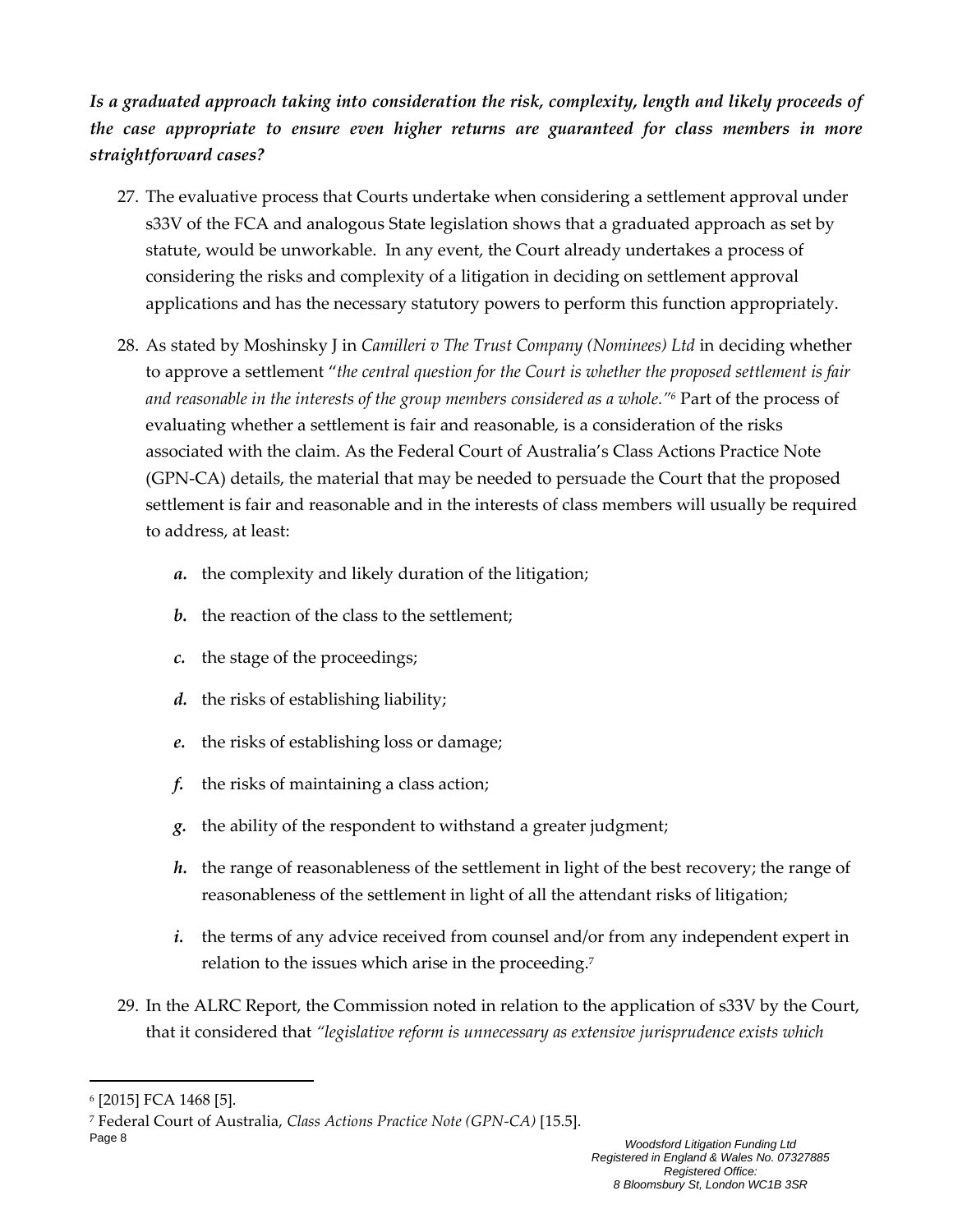*provides guidance as to the criteria judges are to take into account in approving class action settlements, which criteria are likely to continue to evolve."* As such, it is unclear what further legislation could assist the Court (or is necessary) in this regard, or what exactly would be proposed by the third bullet point of Recommendation 20 of the PJC Report.

30. In addition, the assumption that there are more straightforward cases than others is somewhat flawed in that it assumes that the Defendant's conduct in any given class action is predictable, which it is not. If a case was straightforward, it is likely that it would not be necessary to litigate by way of class action. Presumably in cases where Defendant wrongdoing is selfevident or straightforward, the Defendant would voluntarily compensate the affected parties, without the need to pursue a court proceeding. A class action is pursued because there is a fundamental dispute between an applicant and a defendant which needs to be resolved, and the defendant's approach to that dispute is completely unpredictable and often unreasonably tenacious regardless of the merits of the claim.

# *How would a graduated approach to guaranteed returns for class members be implemented? This can include how a decision is made that a particular case is straightforward, how cases could best be classified to determine the minimum return applicable to a particular case and at what stage of an action such a determination should be made.*

31. For the reasons stated above, any kind of legislative graduated approach which attempts to prescribe appropriate returns based on a classification of cases is doomed to be unfit for purpose and is incapable of adding anything to the evaluative approach the Court is already taking in deciding whether returns to different parties are fair and reasonable.

## *What other implementation considerations would be relevant to the issues raised in this consultation paper? Please provide examples*

- 32. As is clear from the above, in our submission the Court is best placed to determine the reasonableness of costs associated with class actions. In line with this, the Federal Government should consider expressly providing Courts hearing class actions with the power to make Common Fund Orders at the beginning of a class action.
- 33. A CFO is an order made in Australian class actions which requires group members (who have not opted out of the proceeding) to contribute a percentage of any award or settlement to the litigation funder irrespective of whether the group member has signed a litigation funding agreement. The High Court of Australia, in *BMW Australia Ltd v Brewster<sup>8</sup>* , recently determined that Australian courts did not have power to make CFOs at interlocutory stages of proceedings. The High Court's decision brings into question the efficacy of a class action regime in which a litigation funder can provide funding which benefits class members

<sup>8</sup> [2019] HCA 45.